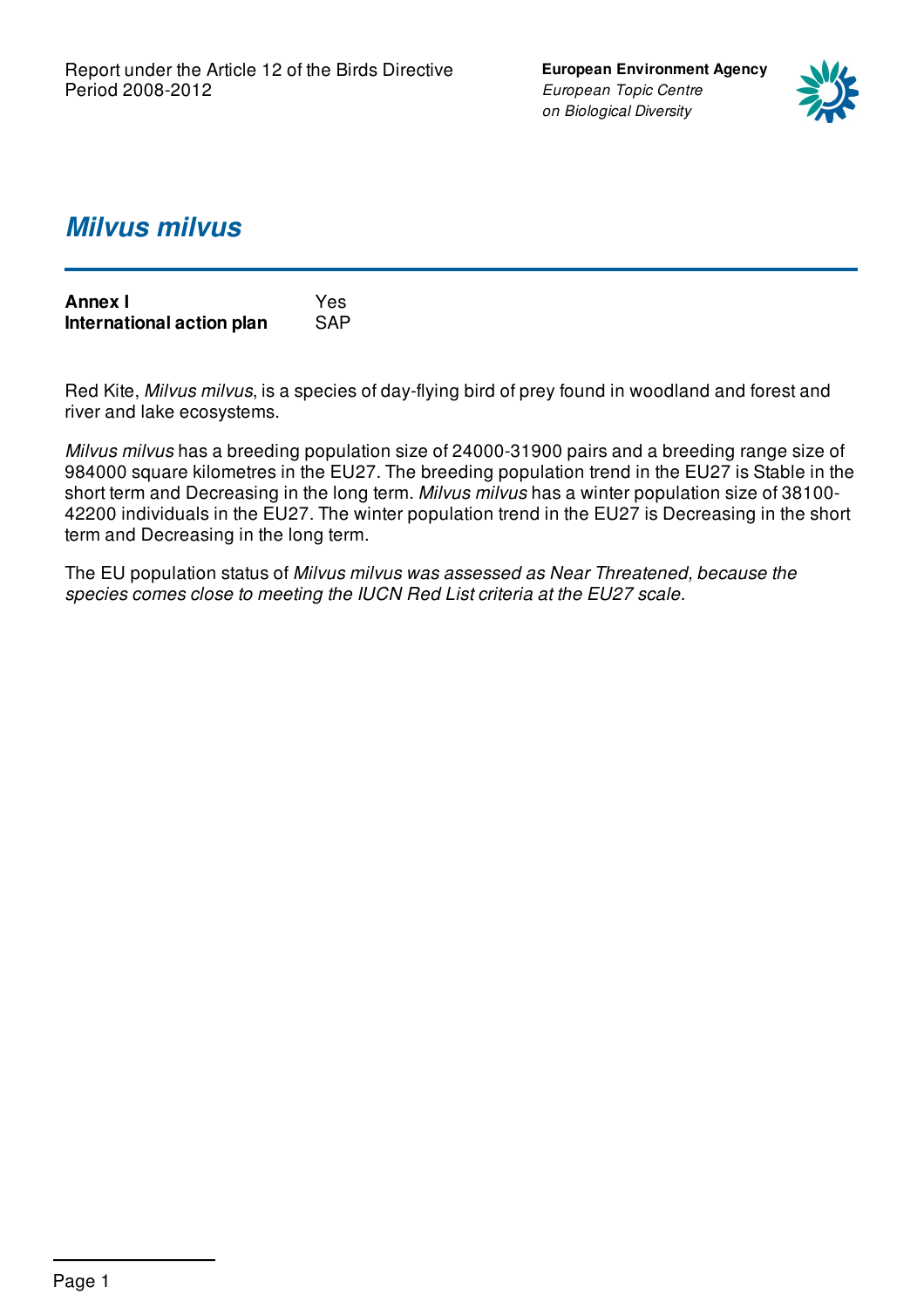*Report under the Article 12 of the Birds Directive*

*Assessment of status at the European level*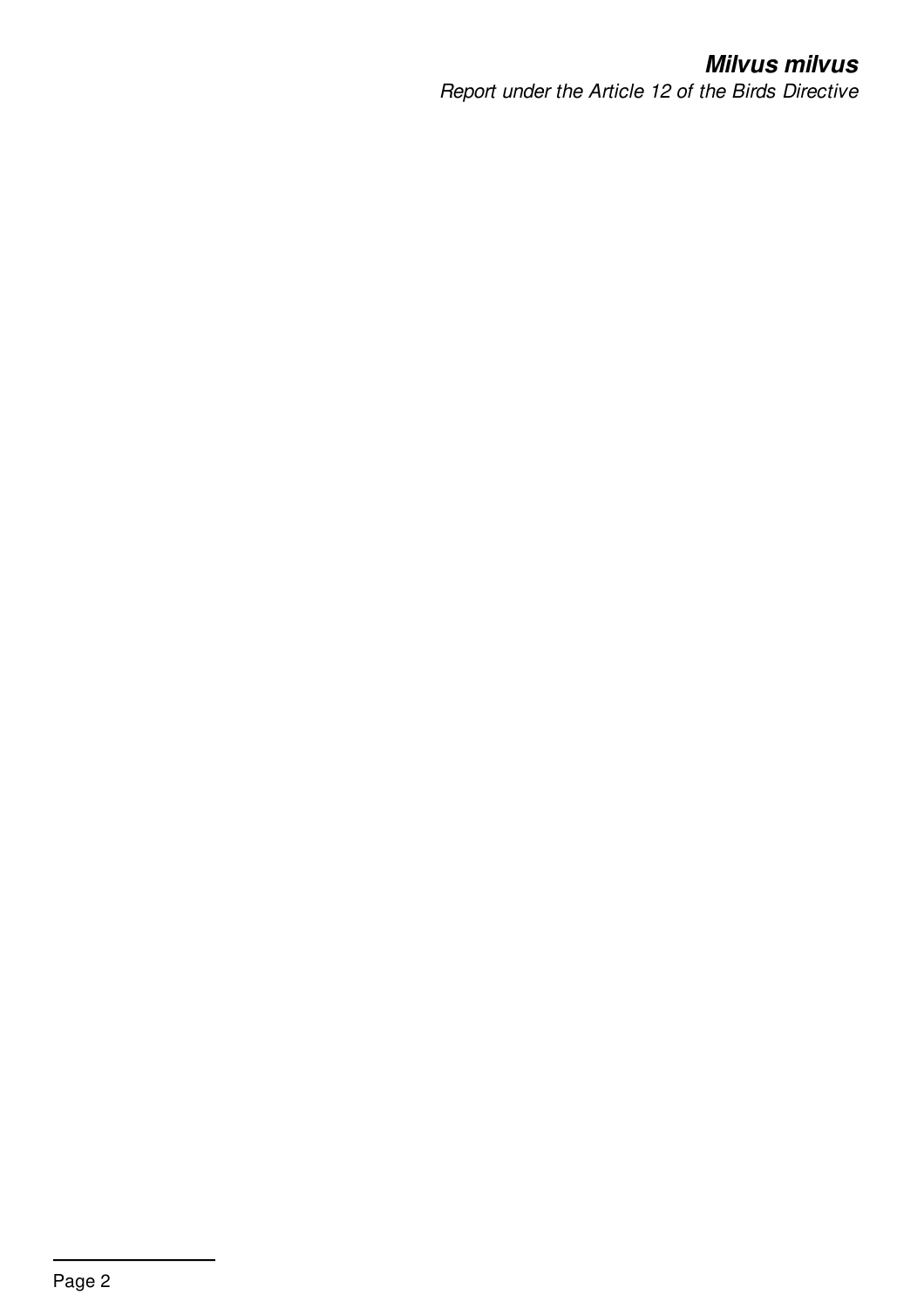*Report under the Article 12 of the Birds Directive*

# *Assessment of status at the European level*

| <b>Breeding</b><br>population<br>size | <b>Breeding</b><br>population trend |              | Range  | trend         | <b>Breeding range</b> | Winter             | Winter population<br>trend |              | <b>Population</b>      |
|---------------------------------------|-------------------------------------|--------------|--------|---------------|-----------------------|--------------------|----------------------------|--------------|------------------------|
|                                       | <b>Short</b><br>term                | Lona<br>term | area   | Short<br>term | Lona<br>term          | population<br>size | <b>Short</b><br>term       | Lona<br>term | status                 |
| 24000 - 31900 p                       |                                     |              | 984000 |               |                       | 38100 - 42200 i    |                            |              | <b>Near Threatened</b> |

*See the endnotes for more information i*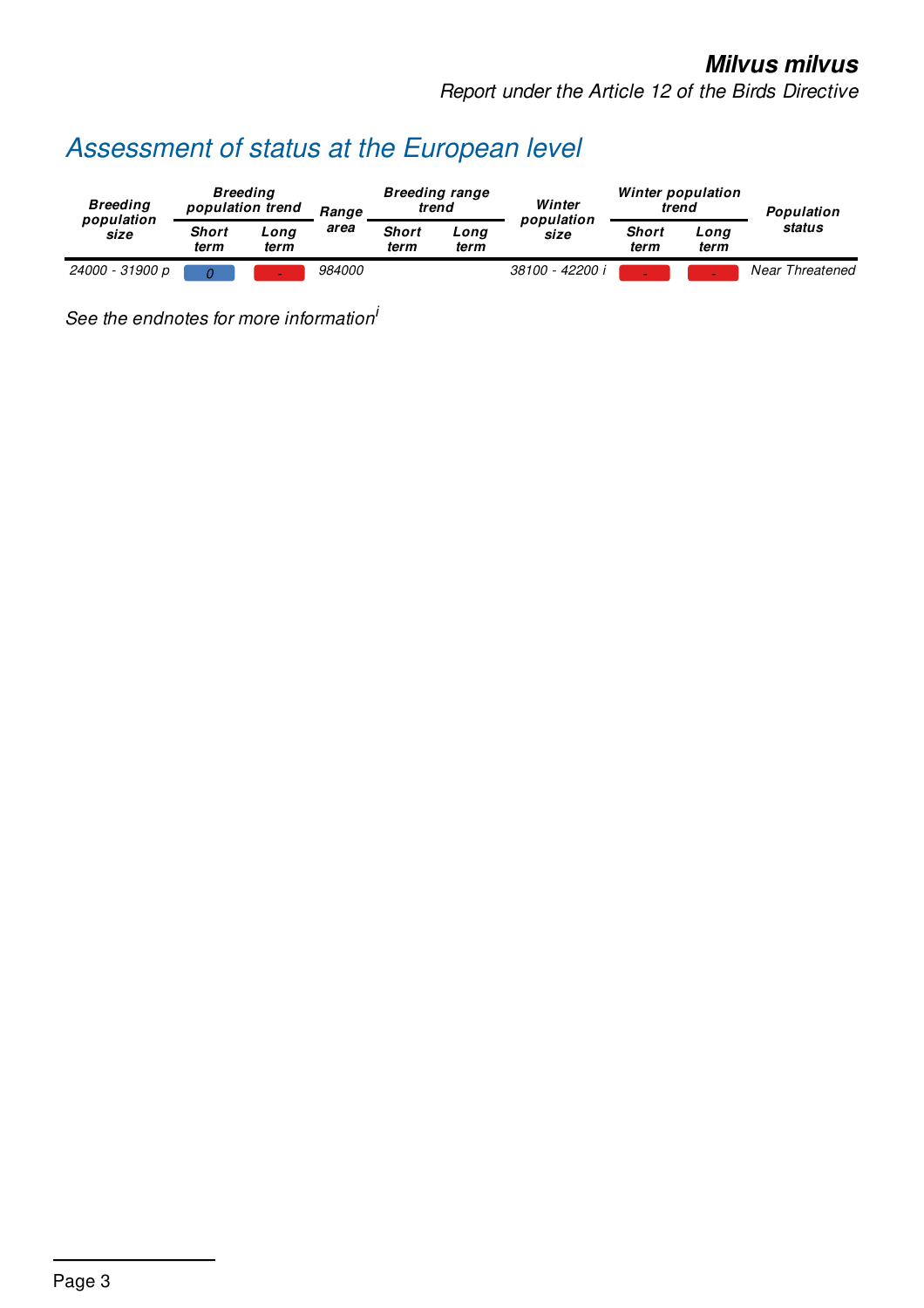*Milvus milvus*



Outside data coverage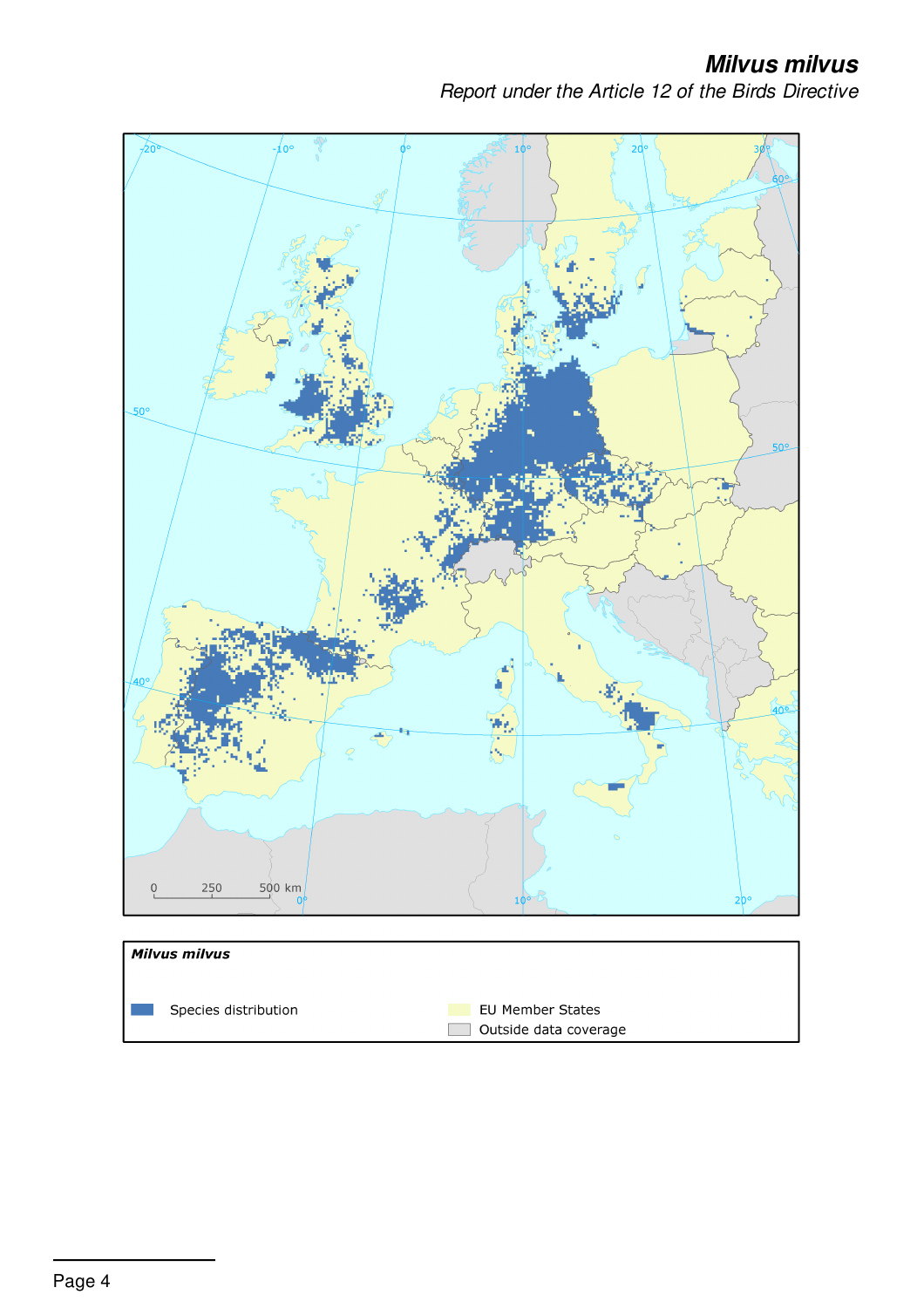# *Trends at the Member State level*

| $%$ in<br>MS/Ter. |      | <b>Breeding</b>      | <b>Breeding</b><br>population trend |                  | Range        | <b>Breeding range</b><br>trend |                  | Winter             | Winter population<br>trend |              |
|-------------------|------|----------------------|-------------------------------------|------------------|--------------|--------------------------------|------------------|--------------------|----------------------------|--------------|
|                   |      | EU27 population size | <b>Short</b><br>term                | Long<br>term     | area         | <b>Short</b><br>term           | Long<br>term     | population<br>size | <b>Short</b><br>term       | Long<br>term |
| АT                | 0.5  | 28 - 35 p            | $\overline{+}$                      | $\ddot{}$        | 6697         | $+$                            | $+$              |                    |                            |              |
| ΒE                | 0.8  | 180 - 180 p          | 0                                   | $\overline{+}$   | 6348         | $^{+}$                         | $\overline{+}$   | 20 - 150 i         | $\boldsymbol{x}$           | $\chi$       |
| СZ                | 5.7  | 70 - 100 p           | $\overline{+}$                      |                  | 68093        | $\overline{+}$                 | $+$              |                    |                            |              |
| DE                | 39.1 | 12000 - 18000 p      |                                     |                  | 282631       | $\overline{O}$                 | $\Omega$         |                    |                            |              |
| DK                | 1.0  | 100 - 100 p          | $+$                                 | $\pm$            | 17688        | $\pm$                          | $+$              |                    |                            |              |
| ES                | 22.1 | 3810 - 4150 p        |                                     |                  | 267430       | 0                              |                  | 29289 - 30094 i    |                            |              |
| <b>FR</b>         | 9.7  | 2335 - 3022 p        |                                     | 0                | 130900       |                                |                  | 5376 - 5376 i      | $\boldsymbol{x}$           | $\pmb{\chi}$ |
| HU                | 0.1  | $4 - 10 p$           | $\theta$                            | $+$              | 641          | 0                              | $\ddot{}$        |                    |                            |              |
| IE                | 0.2  | $17 - 17p$           |                                     |                  | 1100         |                                |                  |                    |                            |              |
| IT                | 3.0  | 314 - 426 p          | $\overline{+}$                      |                  | 37700        |                                |                  | 1439 - 1531 i      | $+$                        |              |
| <b>LT</b>         | 0.4  | 20 - 35 p            | $\overline{+}$                      | $\pm$            | 3300         | $\mathcal O$                   | 0                |                    |                            |              |
| LU                | 0.3  | 63 - 66 p            | $+$                                 | $+$              | 2115         | $\theta$                       | $+$              |                    |                            |              |
| LV                |      | $3 - 5p$             | $\pmb{\chi}$                        | $+$              | 300          | $\pmb{\chi}$                   | $+$              |                    |                            |              |
| PL                |      | 1500 - 1800 p        | $+$                                 | $\pm$            |              | $\pmb{\chi}$                   | $\chi$           |                    |                            |              |
| PT                | 1.7  | 50 - 100 p           |                                     |                  | 29700        |                                |                  | 2000 - 5000 i      | $+$                        |              |
| <b>RO</b>         |      |                      | 0                                   | $\boldsymbol{x}$ |              | 0                              | $\boldsymbol{x}$ |                    |                            |              |
| SE                | 4.0  | 1900 - 2200 p        | $\overline{+}$                      |                  | 53300        | $\overline{+}$                 | $\boldsymbol{X}$ |                    |                            |              |
| SK                | 0.4  | 15 - 20 p            |                                     |                  | 4400         |                                |                  |                    |                            |              |
| UK                | 11.0 | 1600 - 1600 p        | $+$                                 | $+$              | <i>72300</i> | $+$                            | $+$              |                    |                            |              |

*See the endnotes for more information ii*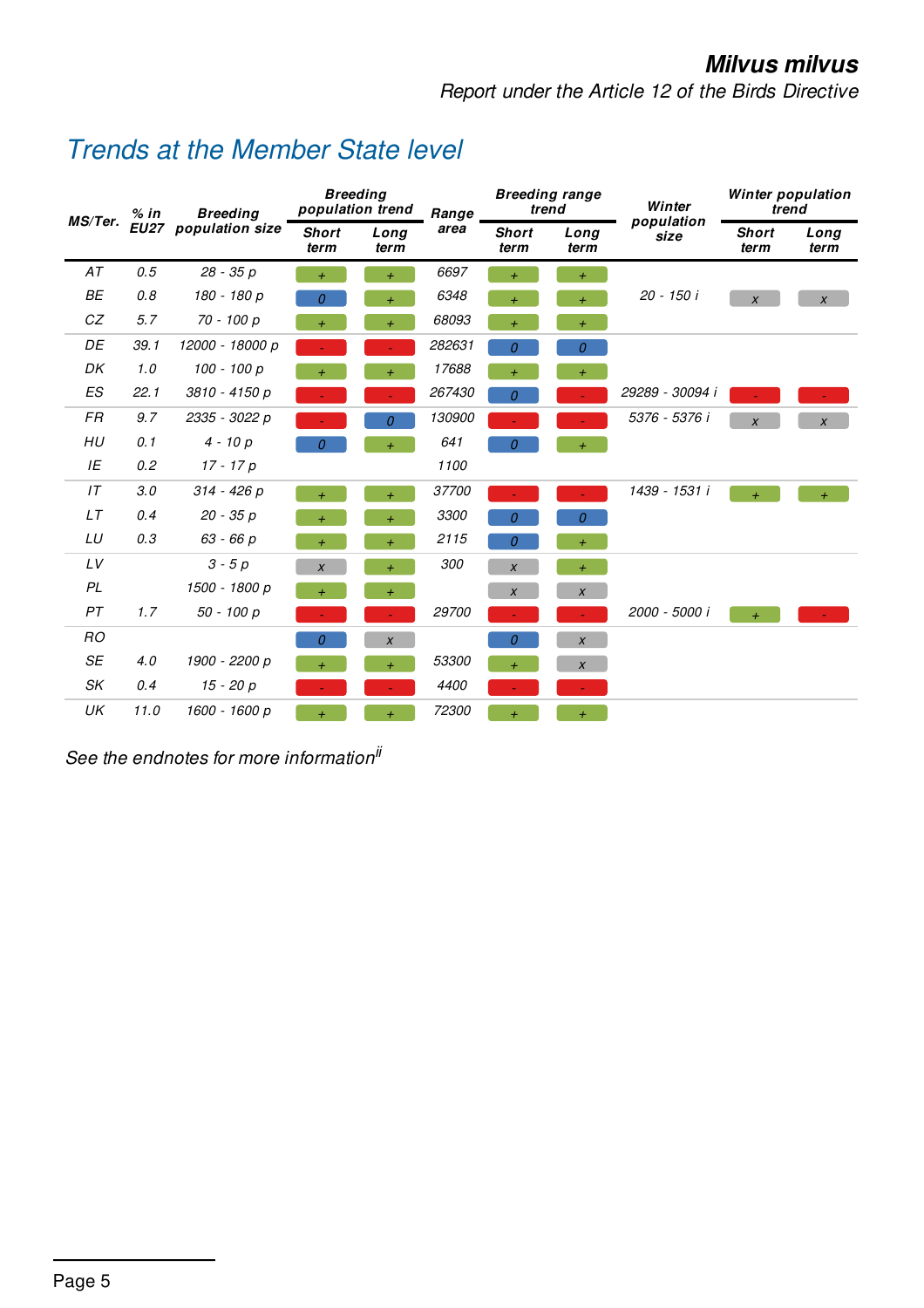*Milvus milvus*

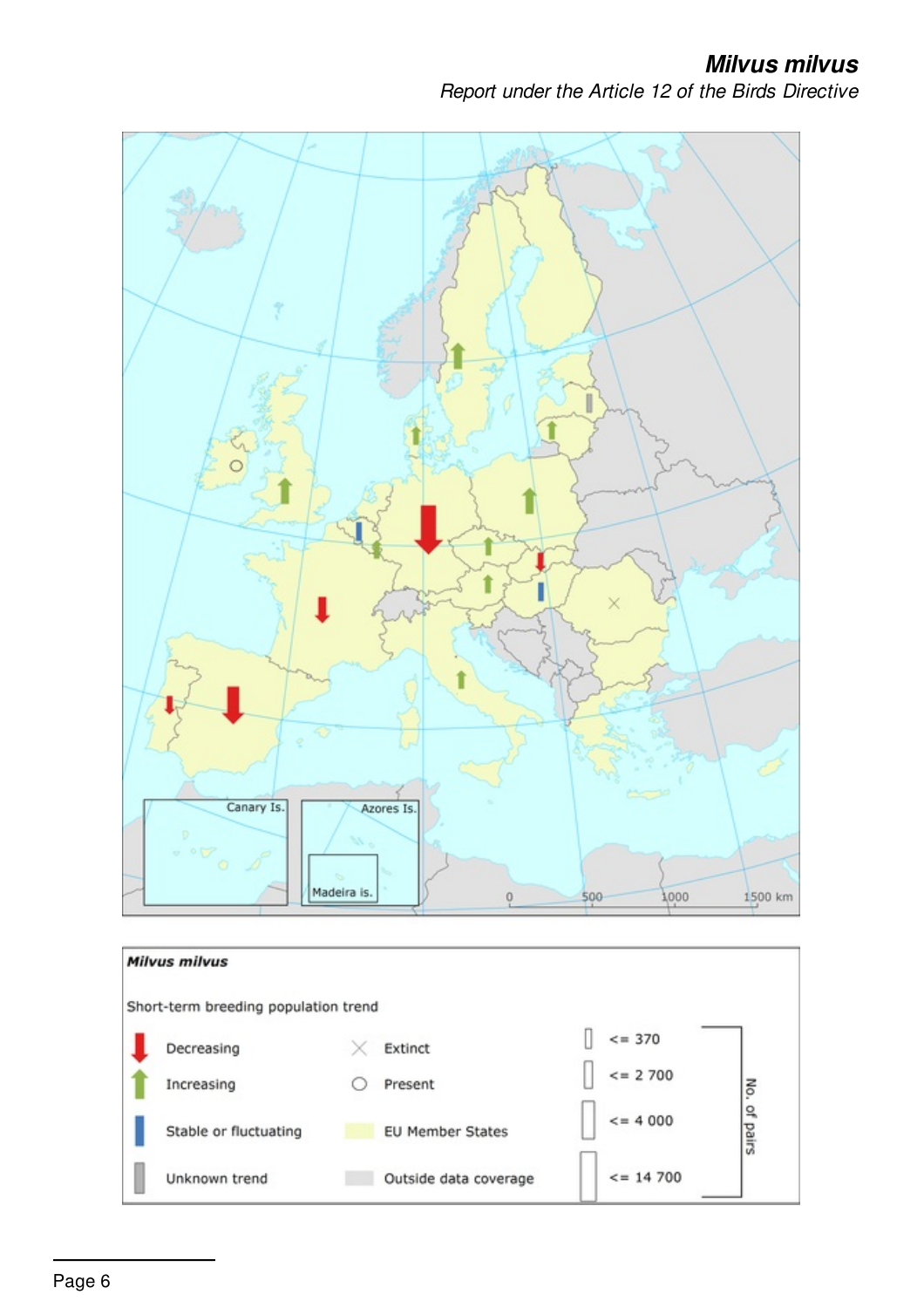*Milvus milvus*

 $<= 29700$ 



Outside data coverage

Unknown trend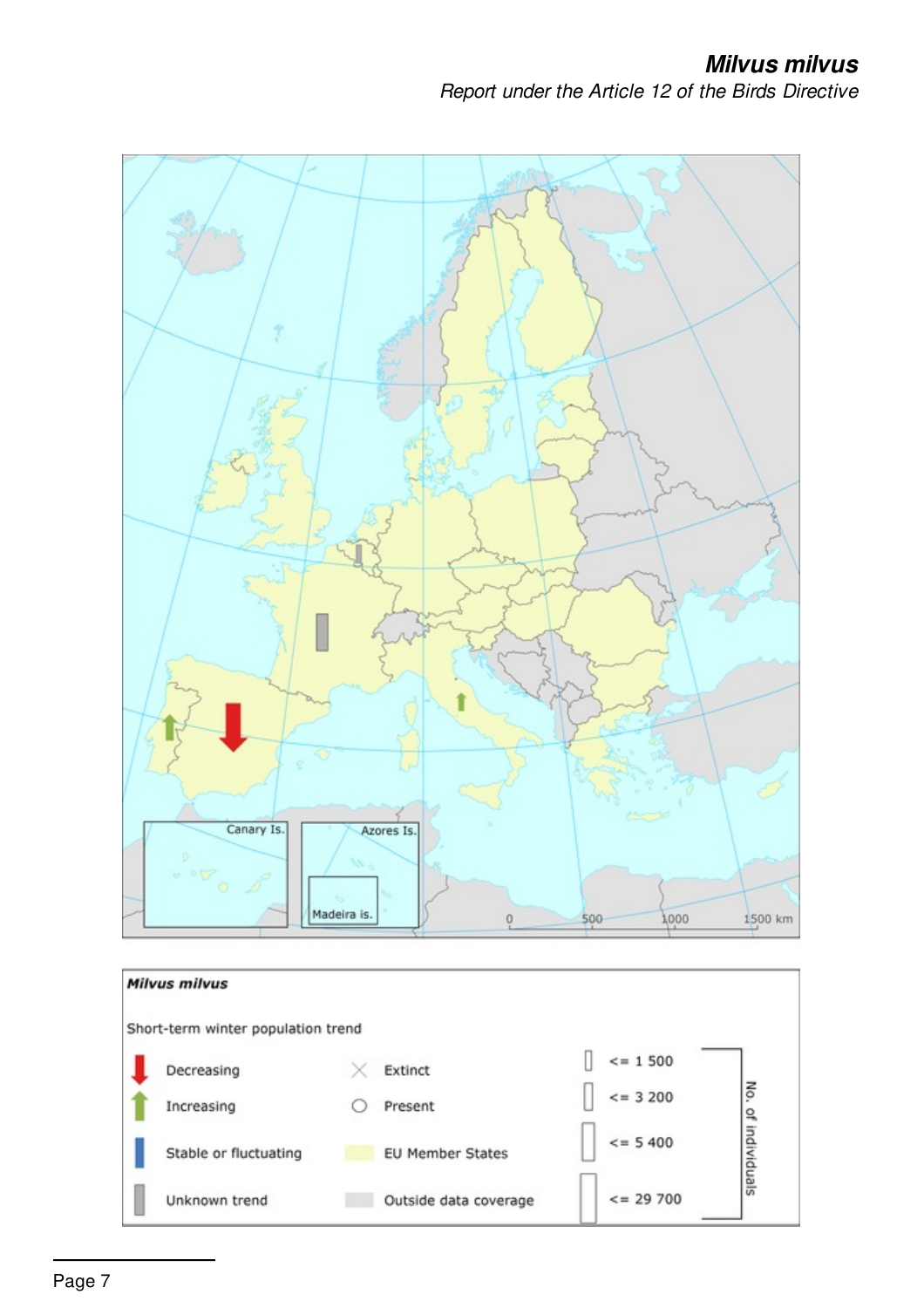# *Main pressures and threats reported by Member States*

*For the bird species triggering SPA classification Member States were asked to report the 20 most important pressures and threats using an agreed hierarchical list which can be found on the Article 12 Reference Portal ( [http://bd.eionet.europa.eu/activities/Reporting/Article\\_12/reference\\_portal](http://bd.eionet.europa.eu/activities/Reporting/Article_12/reference_portal) ). Pressures are activities which are currently having an impact on the species and threats are activities expected to have an impact in the near future. The table below only contains information from Member States, where a species triggers SPA classification. Pressures and threats were ranked in three classes 'high, medium and low importance', the table below only shows pressures and threats classed as 'high', for some species there were less than ten pressures and threats reported as highly important.*

#### *Ten most frequently reported 'highly important' pressures and threats*

| Code            | <b>Activity</b>                                    | <b>Frequency</b> |
|-----------------|----------------------------------------------------|------------------|
| F <sub>03</sub> | Hunting and collection of terrestrial wild animals | 17               |
| A02             | Modification of cultivation practices              | 15               |
| A07             | Use of 'pesticides' in agriculture                 | 11               |
| D <sub>02</sub> | Utility and service lines/pipelines                | 11               |
| C03             | Production of renewable energy (abiotic)           | 9                |
| A04             | Grazing by livestock                               | 8                |
| JO3             | Other changes to ecosystems                        | 8                |
| <b>B02</b>      | Forest and plantation management & use             | 6                |
| A03             | Mowing or cutting grasslands                       | $\boldsymbol{4}$ |
| E03             | Discharges (household/industrial)                  | 4                |

# *Proportion of population covered by the Natura 2000 network*

*For the bird species triggering SPA classification Member States were asked to report the size of a species population occurring within the Natura 2000 network. The percentage of species population covered by the network was estimated by comparing the population size within the network and the total population size.*

#### *Percentage of coverage by Natura 2000 sites*

| <b>MS/territory</b> | season   | <b>SPA trigger</b> | % coverage |
|---------------------|----------|--------------------|------------|
| AT                  | breeding | <b>YES</b>         | 84.52      |
| <b>BE</b>           | breeding | <b>YES</b>         | 2.66       |
| <b>BE</b>           | winter   | <b>YES</b>         | X          |
| CZ                  | breeding | <b>YES</b>         | 46.29      |
| DE                  | breeding | <b>YES</b>         | 18.57      |
| DK                  | breeding | <b>YES</b>         | X          |
| <b>ES</b>           | breeding | <b>YES</b>         | 6.29       |
| ES                  | winter   | <b>YES</b>         | 11.61      |
| FR                  | breeding | <b>YES</b>         | 15.13      |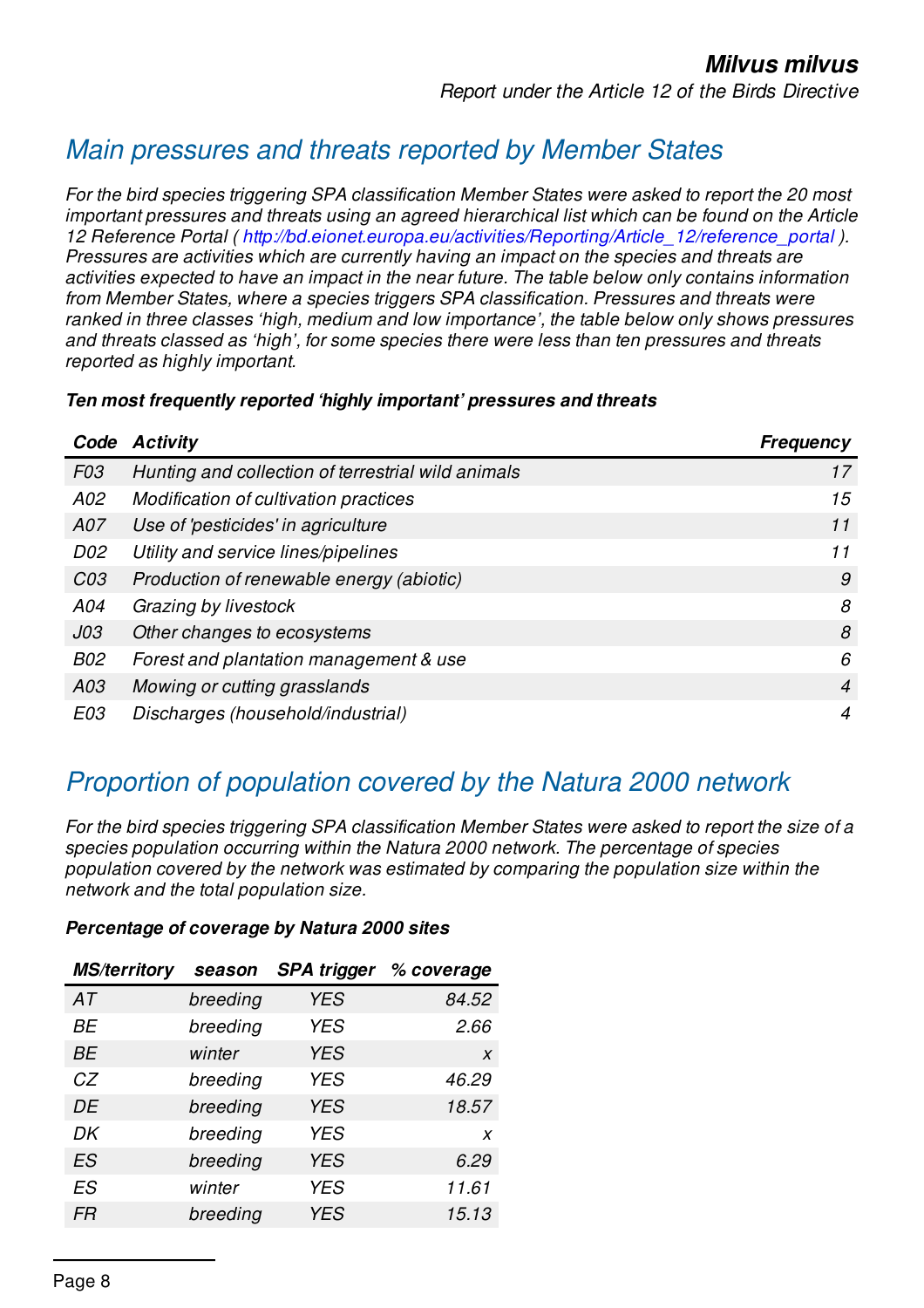*Report under the Article 12 of the Birds Directive*

| <b>MS/territory</b> | season   | <b>SPA trigger</b> | % coverage |
|---------------------|----------|--------------------|------------|
| FR                  | winter   | <b>YES</b>         | x          |
| HU                  | breeding | NO                 |            |
| ΙE                  | breeding | NΟ                 |            |
| IT                  | breeding | <b>YES</b>         | 56.83      |
| IT                  | winter   | <b>YES</b>         | 60.26      |
| LT                  | breeding | <b>NO</b>          |            |
| LU                  | breeding | YES                | 21.93      |
| LV                  | breeding | <b>YES</b>         | 25.82      |
| PL                  | breeding | <b>YES</b>         | 22.15      |
| РT                  | breeding | <b>YES</b>         | 48.99      |
| PT                  | winter   | <b>YES</b>         | 50.5       |
| RO                  | breeding | <b>NO</b>          |            |
| <b>SE</b>           | breeding | <b>YES</b>         | 2.24       |
| SK                  | breeding | <b>YES</b>         | 50         |
| UK                  | breeding | YES                | 1.12       |

*See the endnotes for more information iii*

### *Most frequently reported conservation measures*

*For the bird species triggering SPA classification Member States were asked to report up to 20 conservation measures being implemented for this species using an agreed list which can be found on the Article 12 Reference Portal. Member States were further requested to highlight up to five most important ('highly important') measures; the table below only shows measures classed as 'high', for many species there were less than ten measures reported as highly important.*

#### *Ten most frequently reported 'highly important' conservation measures*

| Code          | <b>Measure</b>                                               | <b>Frequency</b> |
|---------------|--------------------------------------------------------------|------------------|
| 6.3           | Legal protection of habitats and species                     | 30               |
| 6.1           | Establish protected areas/sites                              | 23               |
| 7.4           | Specific single species or species group management measures | 15               |
| 2.1           | Maintaining grasslands and other open habitats               | 10               |
| $2.2^{\circ}$ | Adapting crop production                                     | 5                |
| 3.2           | Adapt forest management                                      | 5                |
| 8.2           | Specific management of traffic and energy transport systems  | 5                |
| 3.0           | Other forestry-related measures                              | 3                |
| 4.3           | Managing water abstraction                                   | 3                |
| 7.1           | Regulation/Management of hunting and taking                  | 3                |

*This information is derived from the Member State national reports submitted to the European Commission under Article 12 of the Birds Directive in 2013 and covering the period 2008-2012.*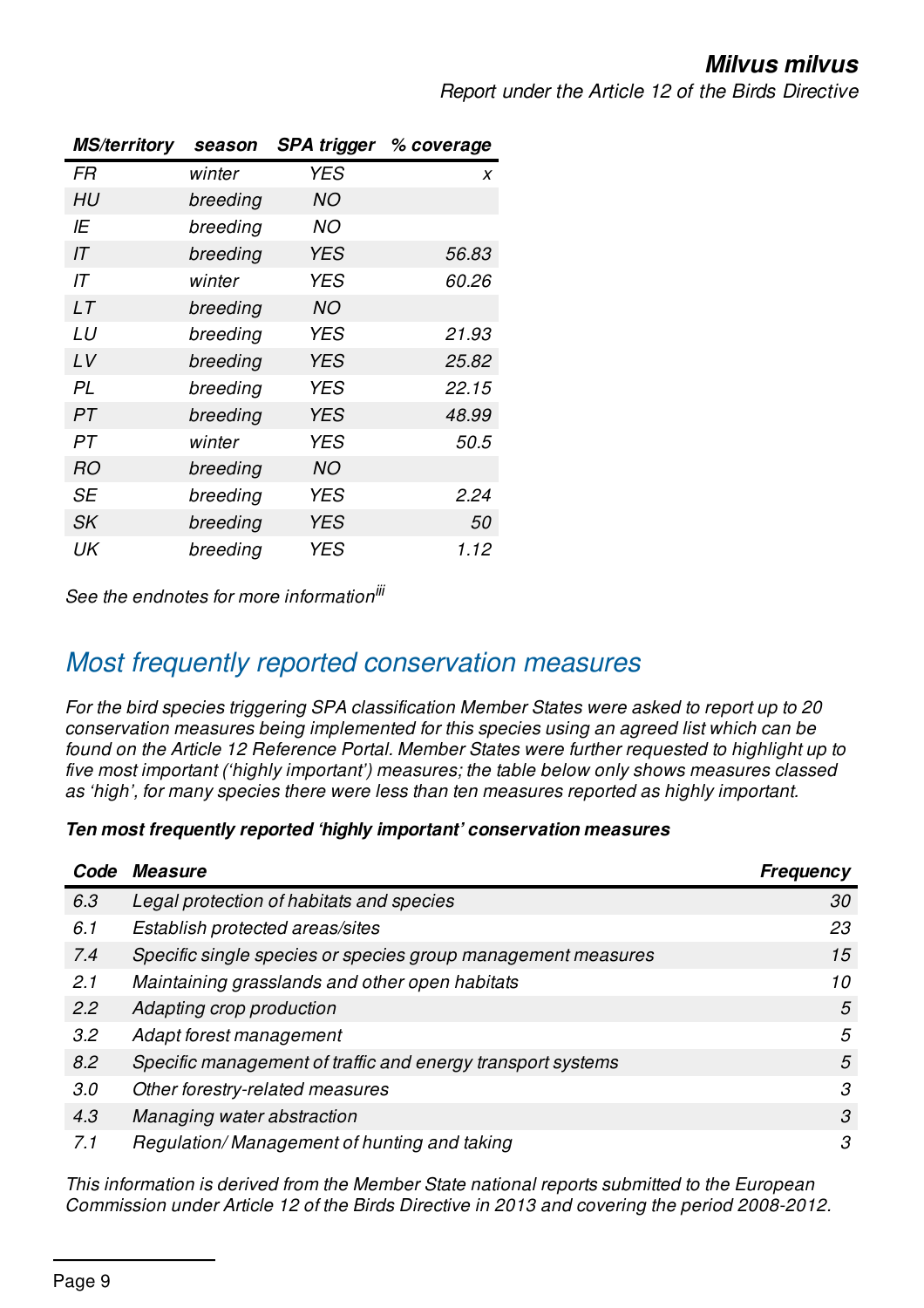*Report under the Article 12 of the Birds Directive*

*More detailed information, including the MS reports, is available at: <http://bd.eionet.europa.eu/article12/summary?period=1&subject=A074> .*